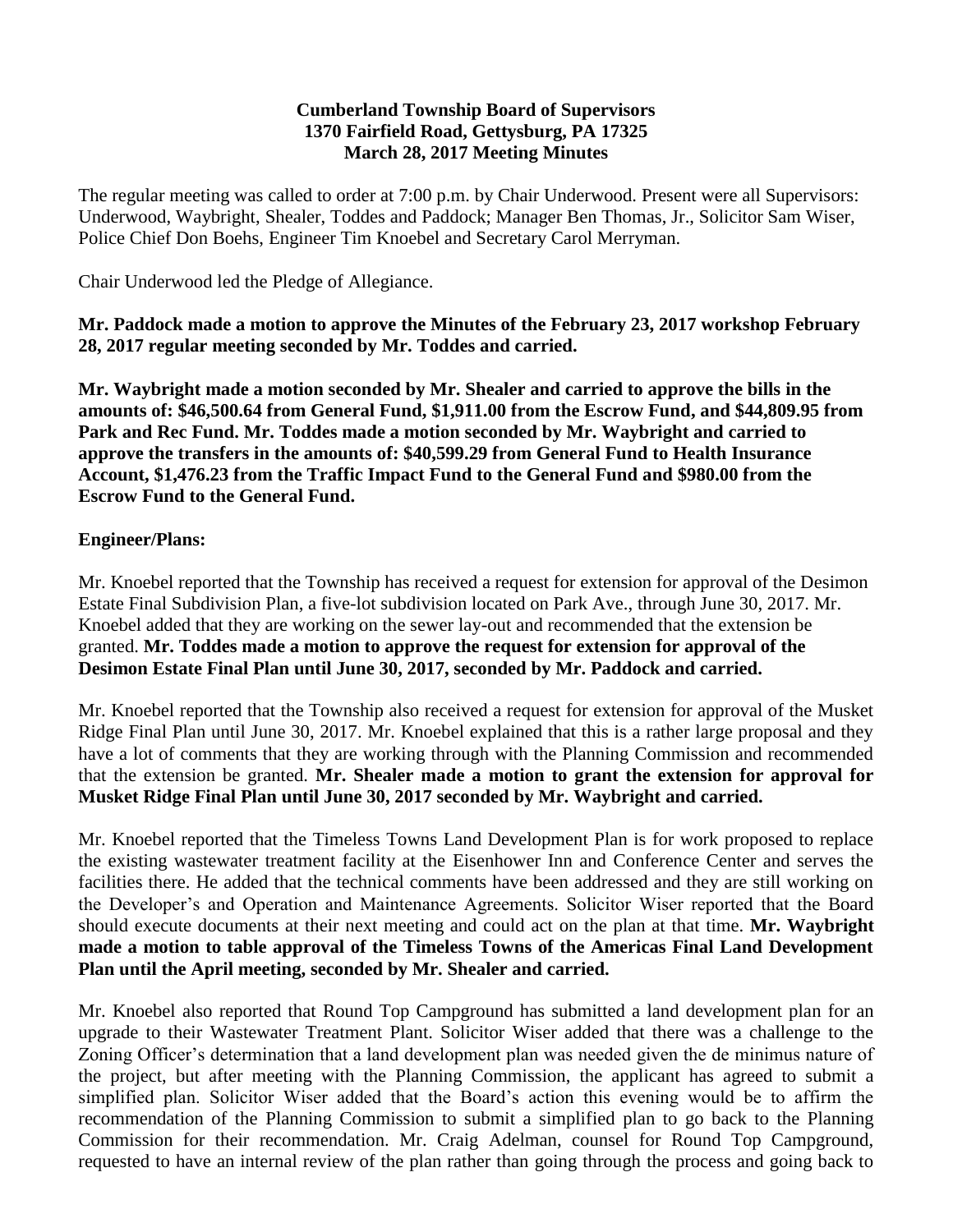the Planning Commission. He added they are under a consent order from PA Dept. of Environmental Protection to get this system fixed and it is a health and safety issue. Mr. Knoebel stated that he could review the technical aspects of the plan pretty quickly so that the parts could be ordered. **Mr. Shealer made a motion seconded by Mr. Toddes and carried to authorize a waiver of the Subdivision and Land Development requirements in accordance with the recommendation of the Planning Commission and also authorize the Engineer to review the technical aspects of the project and administratively approve those aspects allowing the applicant to order the materials that they need to start the project.**

Lastly, Mr. Knoebel updated the Board on the status of the Municipal Storm Sewer Systems (MS-4). He reported that PA Dept. of Environmental Protection (PA DEP) is not inclined to grant an advanced waiver determination to the Township. He added that the Township will still have to submit their application to PA DEP in September and the Township can still ask for a waiver, but PA DEP is not going to make that determination based on the information that was provided, but rather on the full application and pollutant reduction plans.

## **Visitor:**

Barlow Fire Company Chief Eric Hubbard presented 2017 proposed Municipal Box Alarm Card changes for the Board's action. Chief Hubbard explained that the changes are being made primarily to call more apparatus when going to a working fire situation due to low staffing levels. He added that a UTV was added to the Little Round Top box for land rescue. **Mr. Waybright made a motion to approve the 2017 Municipal Box Alarm Card changes seconded by Mr. Shealer and carried.**

### **Public comment:**

Mr. Steve Lewis, 25 Skyline Court, presented a letter and requested a text change to remove "Assisted Living Facilities", permitted as a Conditional Use, in the Residential Districts, from Chapter 27 – Residential Districts: Section 502 of the Code of Ordinances of Cumberland Township. Mr. Lewis added that these types of facilities should be permitted in the other Zoning Districts. Mr. Lewis also requested that a moratorium be placed on any projects that might come forward until the Board can hear more information about his request. Solicitor Wiser explained that this informal request does not require action by the Board, but there is a provision in the Township's Ordinance (Citizens request for Text Amendment) that requires an application to be filed, a fee to be paid, a hearing to be held, review by the Planning Commission and Board action on the request. Solicitor Wiser stated that the Board cannot impose a moratorium, but the "Pending Ordinance Doctrine" may have an impact.

Mr. William Aldridge, 35 Longview Blvd., expressed his appreciation for the Police Department and made a donation on their behalf. He added that he has traveled and done business all over the world and he has never encountered a group of men as courteous, efficient, dignified and professional.

Mr. Al Ferranto, 501 Knight Road, again requested that committee meetings be open to the public, have minutes taken and these minutes be placed on the website. Mr. Ferranto also again requested that the monthly year-to-date revenue and expenditure report and bank accounts be posted on the website after the Finance Committee meets. Mr. Ferranto commented again on Mr. Thomas being too busy with Township business to also work as the Manager for Cumberland Township Authority and comments that were made at the end of last month's meeting regarding his opinion on this.

### **Police Report:**

Police Chief Don Boehs presented a written and oral report of police activities for the month of February, 2017 including: 382 complaints - Psych/suicide-5, Disturbances-5, Assault/Harassment-2, Domestics-6,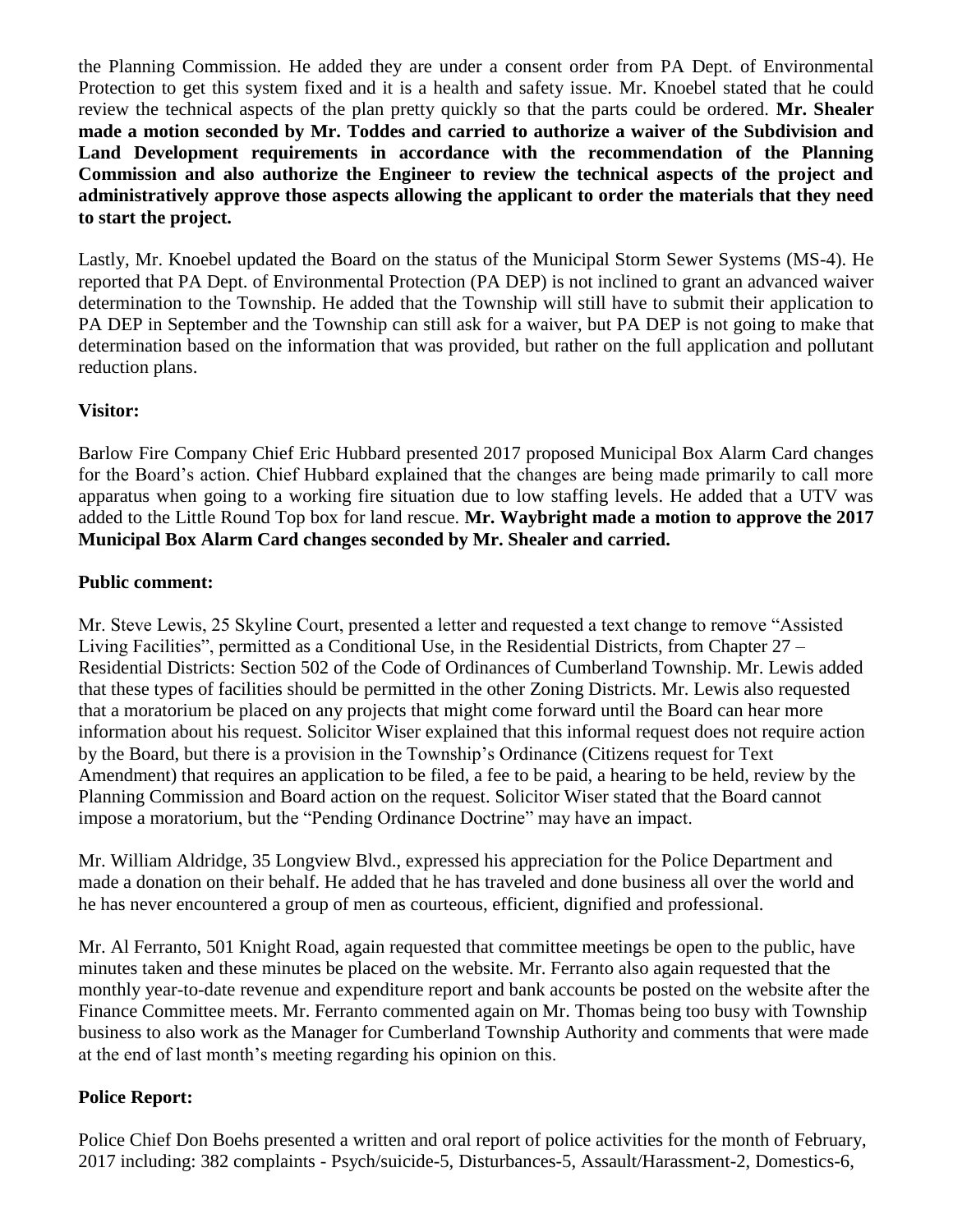Criminal Mischief-2, Suspicious Activity-8, Thefts-2, Alarms-13 Medical Emergency-10, 911 Hang Up-5, Sexual assault-3, Burglary-2, Fraud-1, Wanted Person-3, Reported Drug Activity-2, Welfare checks-7, Shots Fired-0, Follow-up Investigation-33; 150 traffic stops, 105 combined arrests, 13 traffic accidents, 41 targeted enforcements and 8,609 patrol miles. He added that they assisted other agencies nine times, they were assisted twice and the assists to Pa. State Police were in Straban, Franklin and Butler Townships. Police Chief Boehs reported that they had 97 walk-in complaints.

# **Active Business:**

Mr. Thomas reported that the Township received a letter of interest from Keith Ulrich, 255 Twin Lakes Drive, to fill the unexpired term on the Gettybsurg Area Recreation Authority created by the resignation of Dewaine Finkenbinder. Mr. Toddes reported that he does know Mr. Ulrich and recommended that he be appointed. **Mr. Paddock made a motion to appoint Mr. Keith Ulrich to the Gettysburg Area Recreation Authority, his term expiring in May, 2021, seconded by Mr. Toddes and carried.**

Mr. Thomas also reported that the Township has received a Professional Service Agreement from the Adams County Commissioners for the preparation of a Traffic Impact Land Use Assumptions Report (LUAR), in the amount of \$750.00. Mr. Thomas added that the report is done and they will be holding a public hearing on it on April 13, 2017. **Mr. Shealer made a motion to approve the Professional Services Agreement with the Adams County Commissioners for the preparation of the LUAR for \$750.00 seconded by Mr. Paddock and carried.**

Mr. Thomas reported that the bids for the 2017 road maintenance projects will be publicly opened and reviewed on April 18, 2017 at 10:00 a.m. and then at the April 20, 2017 workshop at 8:30 a.m. to be publicly reviewed by the Board and action is requested at that time for the following projects: paving of Windbriar Lane, Redding Lane, Diamond Hill Road and Boycott Lane; micro-surfacing with crack sealing of Sunshine Ave., Friendship Lane, Greenbriar Lane, Joel Lane and Deatrick Drive; double seal coating of Chapel Rd. Ext., Ridge Road, Natural Dam Road, Swetland Road and Hospital Road Ext.; milling and base repair of Redding Lane. He added that the Board approved guide rail work on Ridge Road, Barlow Greenmount Road and Solomon Road. Mr. Thomas reported that the Township is also bidding for storm sewer replacement in Twin Lakes I and the total budgeted for this maintenance work is approximately \$530,000.00 utilizing General and Liquid Fuels Funds. This information will be placed on the Township's website.

Mr. Thomas reported that the Township received their 2017 Liquid Fuels allocation in the amount of \$264,428.00, nearly \$10,000.00 more than anticipated. He also reported that the Township now has 47.22 miles of roads.

Mr. Thomas reported that the Pa. Department of Transportation conducted a monitoring review of the Liquid Fuels Tax Fund for 2015 and found the Township to be maintaining a well-managed investment program for their Liquid Fuels Tax Funds.

Mr. Thomas reported that the Finance Committee has reviewed and is recommending the replacement of a tamper that is 23 years of age. He added that this purchase is budgeted, is being made through the Pa. Co-Stars Purchasing Program, quotes have been received and the lowest quote is from Groff Tractor, in the amount of \$2,849.00. Mr. Thomas also reported that the old tamper will be offered for sale. **Mr. Thomas made a motion to approve the purchase of a new tamper from Groff Tractor for \$2,849.00 seconded by Mr. Toddes and carried.**

Mr. Thomas reported that there will be a public hearing held on April 13, 2017 at 6:00 p.m. by the Act 209 Transportation Impact Fee Committee to present the Traffic Impact Land Use Assumptions Report and this report is on the Township' website. Mr. Thomas also reported that there will be a public hearing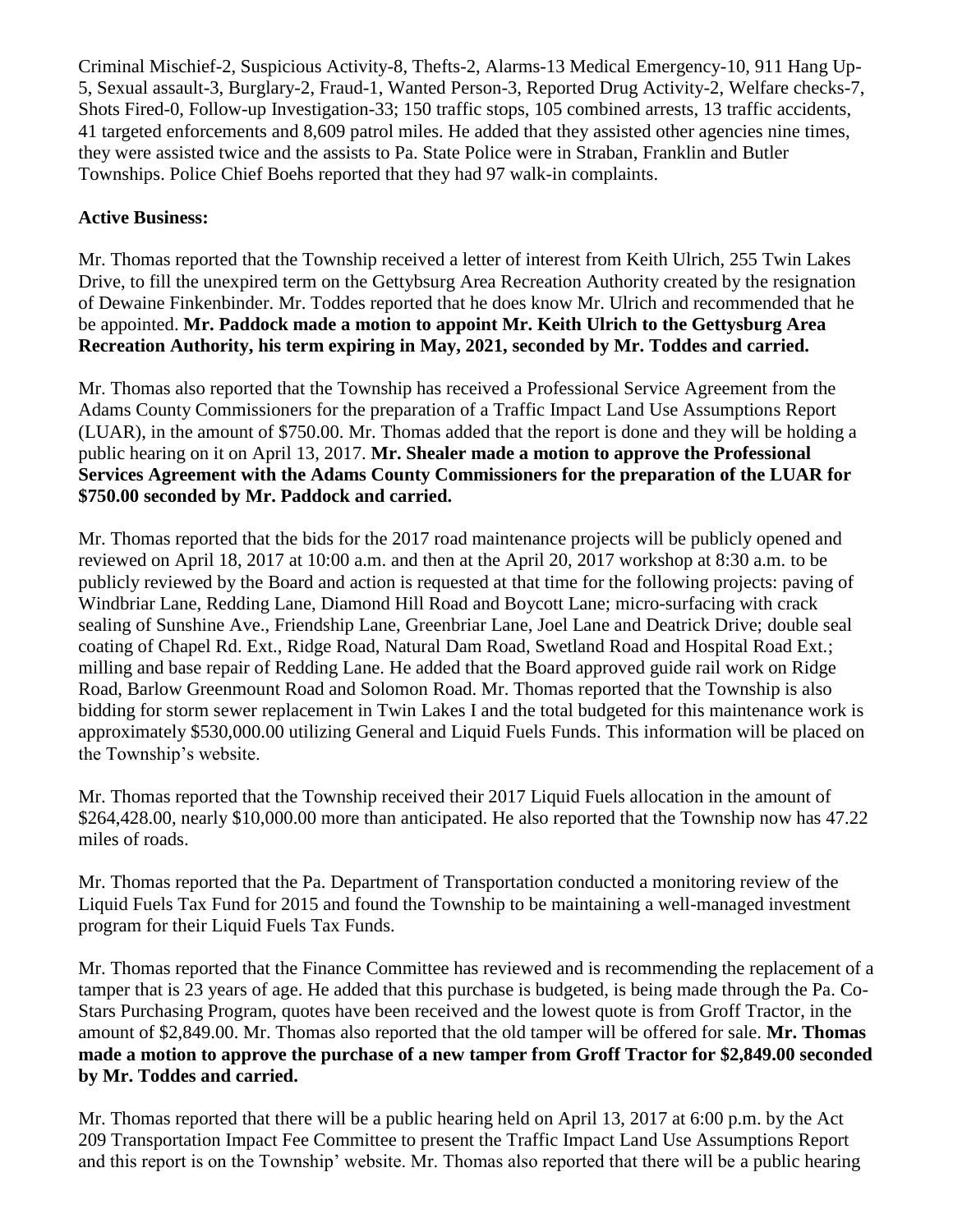held on May 23, 2017 at 5:30 p.m. concerning a series of draft text changes some if which have been in the pipeline for approximately three years and others that are relatively new based on the ACRE Program, four singular locations for zoning change including the Airport Overlay. He added that once all of that information is assembled it will be placed on the website.

Mr. Thomas reported that the 2016 Audit presentation by Smith Elliott Kearns and Company, LLC has been tentatively scheduled for the April 25, 2017 meeting.

A picture of President Dwight D. Eisenhower casting his vote at Barlow Fire Hall, Cumberland Township District 2, was presented to the Vice-Chairman, Dave Waybright, by Chair Barbara Underwood and her husband, Charles Underwood. Mr. Thomas stated that the picture will be proudly displayed in the lobby of the Township Building.

**Solicitor:** Solicitor Wiser stated that he has drafted a Small Borrowing Resolution for the lease/purchase agreement for the 2018 Mack Dump Truck, as required by the Local Government Unit Debt Act. He added that the Resolution authorizes the Township to execute any and all necessary documents to close out the transaction with the Lessor. **Mr. Toddes made a motion to adopt the Small Borrowing Resolution, as prepared by Solicitor Wiser, seconded by Mr. Paddock and carried.** Solicitor Wiser also stated that the bank has provided a Lessee Resolution that needs to be executed by the Township. **Mr. Waybright made a motion to execute the Lessee Resolution, as prepared by Community Leasing Partners, seconded by Mr. Shealer and carried.**

Solicitor Wiser reported that Round Top RV (after meeting with the Planning Commission) has requested that their Zoning Hearing appeal be continued to give them time to submit the necessary plans. He added that he does feel that their appeal before the Zoning Hearing Board will be withdrawn.

Solicitor Wiser also updated that Board on the First Amendment to the Agreement for the School Resource Officer with Gettysburg Area School District. He explained that, in accordance with the discussions had with the School District, the amendment extends the term for an additional year until June, 2018, allows for subsequent extensions and adjusts the rate to \$55.46 per hour. **Mr. Paddock made a motion seconded by Mr. Waybright and carried to authorize the Board Chair to execute the First Amendment to the Agreement for the School Resource Officer to extend the term through June 30, 2018 and provide the rate of \$55.46 in calendar year 2018.** 

Solicitor Wiser requested an Executive Session to discuss collective bargaining matters.

# **Committee Reports and comments from Board Members:**

**Public Safety –** Chair Underwood reported that there will soon be a criminal court case for Oaklawn Cemetery.

**Highwa**y – Mr. Shealer reported that the Maintenance Department made it through the last snow with flying colors and he received compliments on how well they took care of the roads.

**Planning and Zoning –** Chair Underwood reported that the April 4<sup>th</sup> Comp Plan Steering Committee meeting is canceled and they are tentatively scheduling the next meeting for May 16<sup>th</sup>.

**Parks and Recreation** – Mr. Toddes reported that they met with Pa. Dept. of Conservation and Natural Resources (DCNR) to finalize the last year of their payments; The Lions Club playground is on schedule to be completed by the end of the summer and there are some new teams coming to play on the fields.

**COG** – Chair Underwood reported that she has agreed to sit on the Adams County Drug Task Force on heroin.

**CT411** – Rabbit Transit will be stopping at the Human Services Building and then continuing on to Misty Ridge.

**Building and Grounds –** Mr. Shealer reported that the Committee will be getting together, possibly